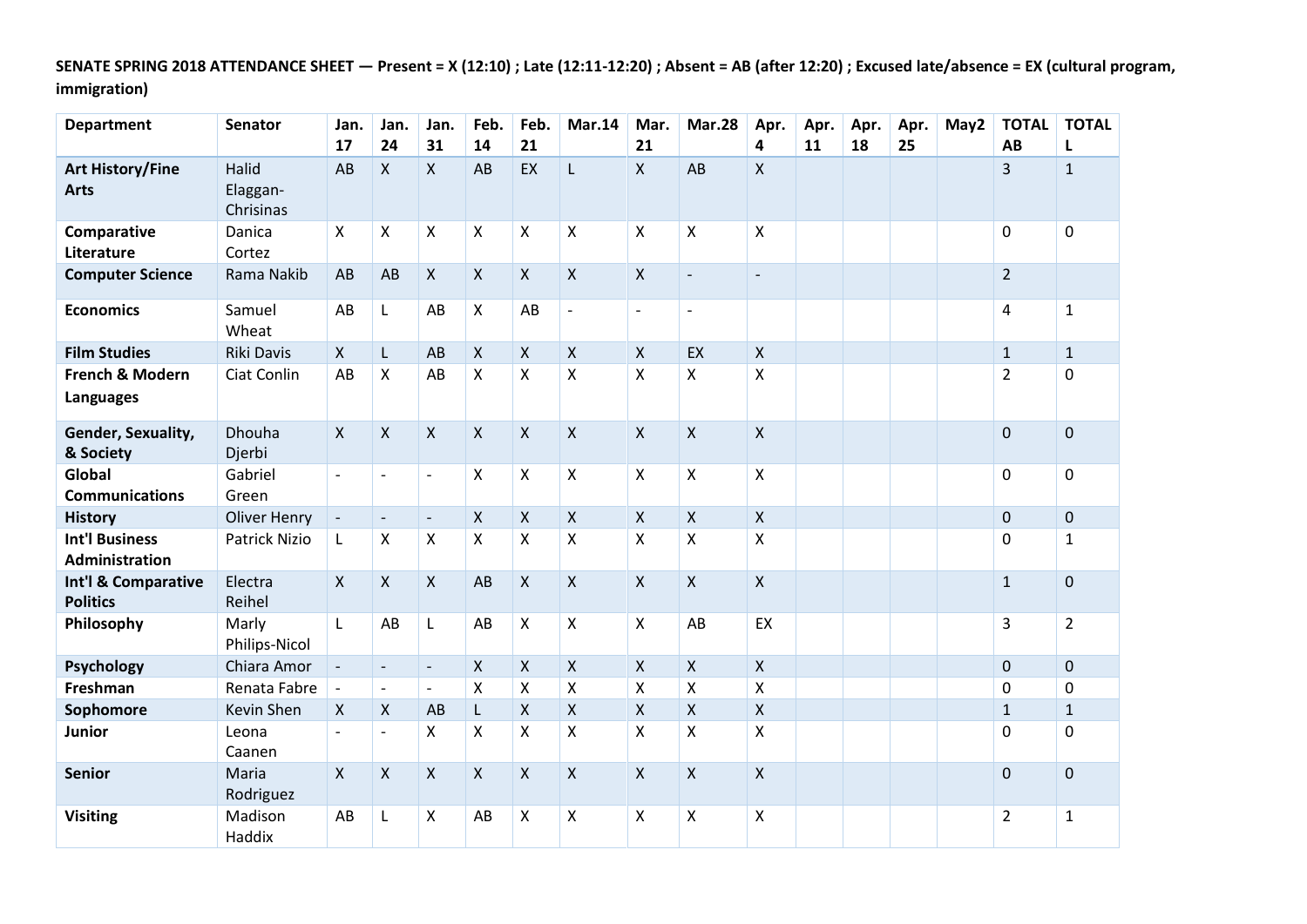| <b>MA Int'l Affairs</b>     |  |  |  |  |  |  |  |  |
|-----------------------------|--|--|--|--|--|--|--|--|
| <b>MA Global Comm.</b>      |  |  |  |  |  |  |  |  |
| MA Diplomacy &<br>Int'l Law |  |  |  |  |  |  |  |  |
| MS Int'l<br>Management      |  |  |  |  |  |  |  |  |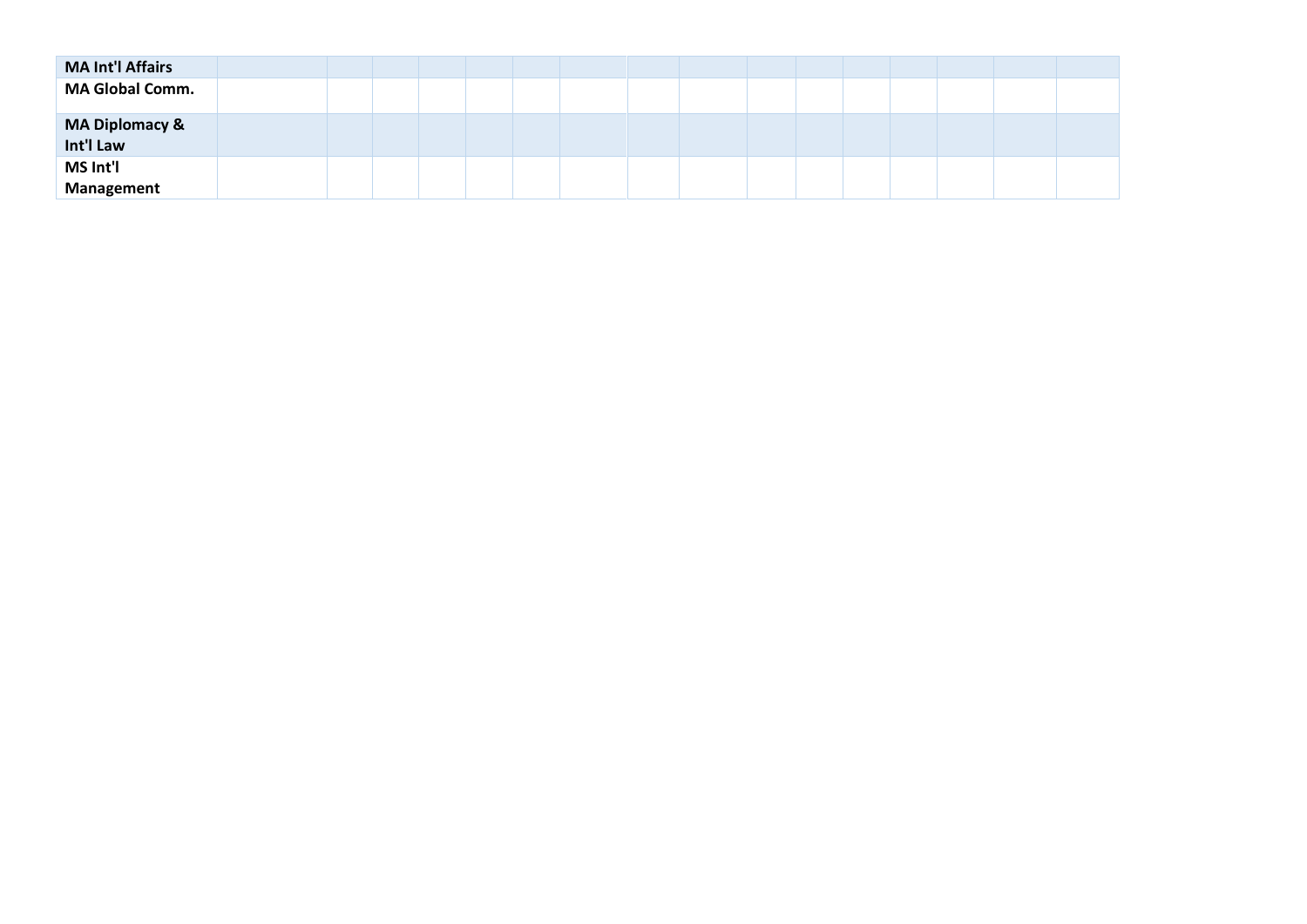# **SGA Senate Minutes for 21 March 2018**

# Taken by USC Communications Director Elizabeth Nguyen Son

#### **12:10 – Attendance; Quorum met 16/17, Senate begins**

#### **12:18 – ASM Presentation by Talia Lliteras**

- ASM will be coming back in 2 weeks for next semester's budget.
- Talia is Managing Editor
- Peacock Plume: online, print, and digital platforms.
- At the beginning of the semester they did a retreat.
- Four pillars: representative, unifying, engaging, accurate.
- Added podcasting this semester.
- Many classes feed into the Peacock Plume website.
- Executive board members are Talia, Alex Bilodeau, and Joan Steiger. They are paid, non-voting members.
- Freelance Editor is a new position and allows students who don't take the classes to submit articles.
- Fashion Journalism class only happens in the spring
- Scripts for Travel only happens in spring
- Hannah Westley on Pedagogical Approach:
	- o As a course instructor, she is there to guide the students and explain that journalism is a profession with integral system of rules. Journalistic writing is very different from academic writing. How to structure a hard news story, how to go about interviews, what makes a good editor, ethics, etc. The course instructors help in developing writing abilities or video production skills.
	- o Intervention is very rare. There is no interference from there; they are just there to guide.
- Introduced four committees: finance, events, technology, transitions; allowing board members more time to discuss content during their meetings.
- ASM Communications & Marketing: important for recruitment, freelancers, students involved in ASM not just for writing, to promote articles and get their work read, etc.
- Kevin Fore asks Senators their thoughts on freedom of speech within ASM.
- Electra Reihel believes journalistic nature requires unbiased writing and therefore there aren't real infringements of freedom of speech.
- Leona Caanen believes there is strong freedom of speech as she recently wrote a controversial article on the Chinese government.
- Ciat and Riki agree as they share their previous firsthand experience with the Peacock Plume.
- Dhouha Djerbi asked about opinionated pieces. Prof. Westley responded explaining that the Peacock Plume has an opinion tab and that many journalism platforms do it too. ASM tries to strike a balance between the two. Talia adds that the New York Times also focuses on opinion pieces now and it's a trend in journalism right now.
- Dhouha asks where we can access podcasts and whether they are/will be scripted. A student in Prof. Westley's class was determined to make a podcast and therefore included one into an article.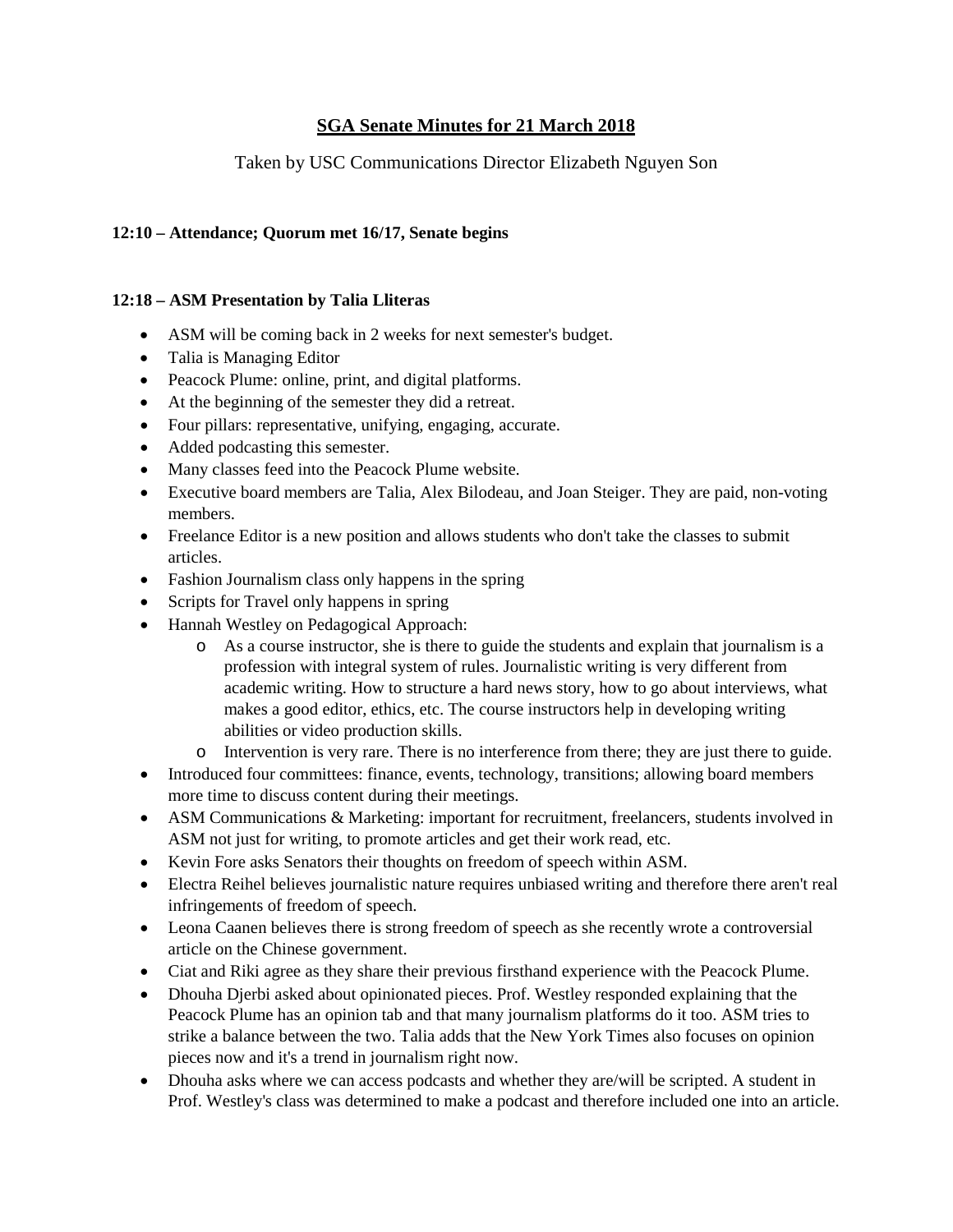The website is in the process of being updated to include a podcast section. There is no podcasting class. Podcasting in ASM is still being refined. Prof. Westley adds that whether students decide to script or improvise will be up to students.

• Ciat asks about the distribution of the merchandise. He adds that he understands the point of it but would just like to know where they get put out. Talia responds saying that it is mostly for the student population, they are also scattered around places in Paris when the magazine is distributed. The mugs were board morale gifts and are also used for contests.

### **12:43 – ACC Presentation and Budget Requests**

- $\bullet$  Hibou 140 EUR
	- o Seth Jackson
	- o AUP Planet started in the mid 70's and wrote on a variety of issues that happened at AUP.
	- o In 2014, they switched to an entirely online platform and were absorbed into ASM.
	- o In order to protect Hibou magazine as a stand-alone student media.
	- o The budget will go to buying magazine racks.
	- o Dhouha: How will printing be financed?
		- SGA will fund it as it will be printed on regular paper using school printers.
	- o Riki: Is there space in the library?
	- o Jasmine: Can the library fund half of it?
	- o Joelle: We have not spoken to the library.
	- o Seth will go back to the editorial board and will come back.nd
	- o Dhouha: Motion to table the budget request for Hibou
	- o Motion passes, budget tabled
- Painting & Degustation 390 EUR
	- o Halid Chrisinas
	- o This is the second collaboration between the Wine Society and the Artistic Freedom club.
	- o Last semester the event went great and this second event is happening based on popular request.
	- o Marc has agreed to let us host a bigger event.
	- o Maria: Who is choosing the wine? 10 EUR is expensive if these aren't good wines.
		- Evelyn will be choosing the wine. They will be nice wines.
	- o Ciat: How many people were there last time and how many are you expecting this time around?
		- The last event had 15 spots, and this time there will be 30 spots.
	- o Riki: What was the budget last time?
		- A little over half of this one.
	- o Dhouha: Motion to allocate **390 EUR**
	- o Motion passes, budget approved

#### **12:59 – New Business**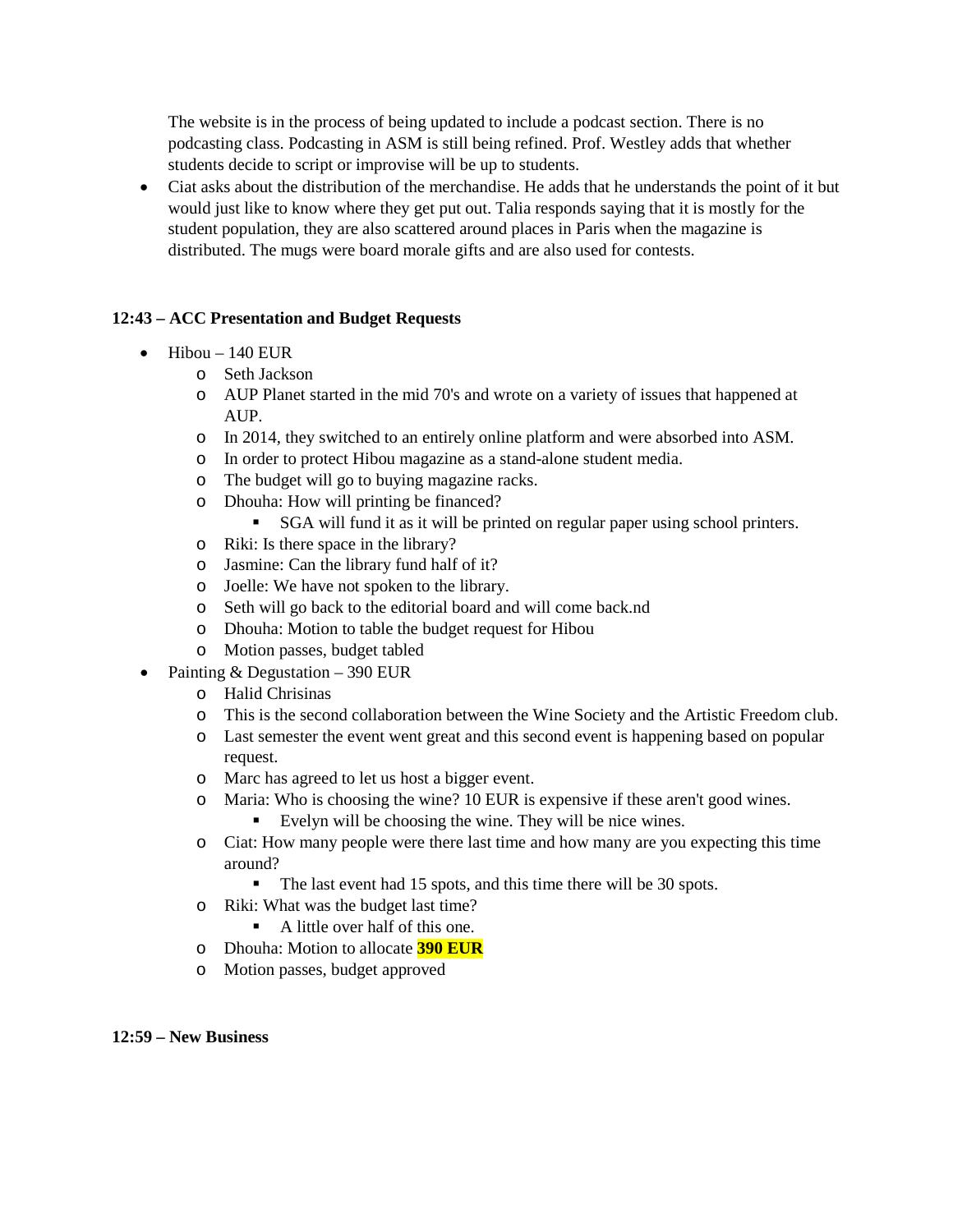- World's Fair on Friday, April 20th: we intend on at least breaking even, if we don't, then the budget request will show what was spent, what was made, and what the actual budget request is. 5 senators are hosting booths.
- *Coco* screening:
	- o Riki: Why couldn't we screen it?
	- o The library must purchase the film for us to have the right to screen it on campus. The library pays more to be able to show the movie in a classroom and other places on campus. Faculty member is not legally.
	- o Maria: Veronica went into the library to do it. Jorge said it could be done in a reasonable amount of time. But as it turns out, its much longer than expected because it is a more recent film. *Coco* is still in some theatres, which makes it even harder.
- #POPOUT Zine Recap:
	- o She had printouts of some of her pages on the walls.
	- o She had a QR code on the projected for 24 hours and read the article since the magazine hasn't gone to print yet.
	- o Pop themed: popcorn, blowpops, bubble gum, soapy bubbles, live music, live painting.
- Extended Senate session:
	- o Monday, April 16<sup>th</sup> 6:30 PM 8:30 PM. It will either be in PL-3 or PV-1. We'll shoot for  $PL-3$ .
	- o One of us will take minutes and share it with the senators that can't be there.
	- o Creating a collective agenda. Bring up talking points, problems that you've seen, and so forth, to the USC and GSC Vice-Presidents. Katie, Jasmine, and Marc will put it together to create structured evening.
- Student Union
	- o Electra: Could you summarize what happened yesterday and today?
	- o Yesterday: Marc, Kevin, and Celeste listened to students' feelings pertaining to Eleanor's disqualification. It was productive. Students voiced out concerns on freedom of speech policy, how the decision was made, how Eleanor's name was not taken out of the ballot, and timing.
	- o It was argued that it not censorship because she was not disqualified for saying something negative about AUP. However, the language used was inappropriate for a Senior speech, which was also written in the constitution.
	- o Riki: Will there be a revote?
		- There was no conclusion that was reached in that meeting aside from looking into it. By the end of the day, Kevin and Marc will meet to see what the next step is. Anything is potentially on the table; nothing is certain or disregarded. We are not making a decision for just one speech, we are making a decision on a bigger constitutional question.
	- o Today was the first Student Union meeting:
		- Ciat: We ran over our concerns. It was more about how the disqualification was handled rather than the actual disqualification.
		- Dhouha: We can take pride in being AUP students and still acknowledge that ther are issues in the system. It is our responsibility push change.
		- The amount of resignations we have seen this year is indicative of a problem within the SGA.
		- The Student Union does not want to belittle the Student Government but be a supporting body.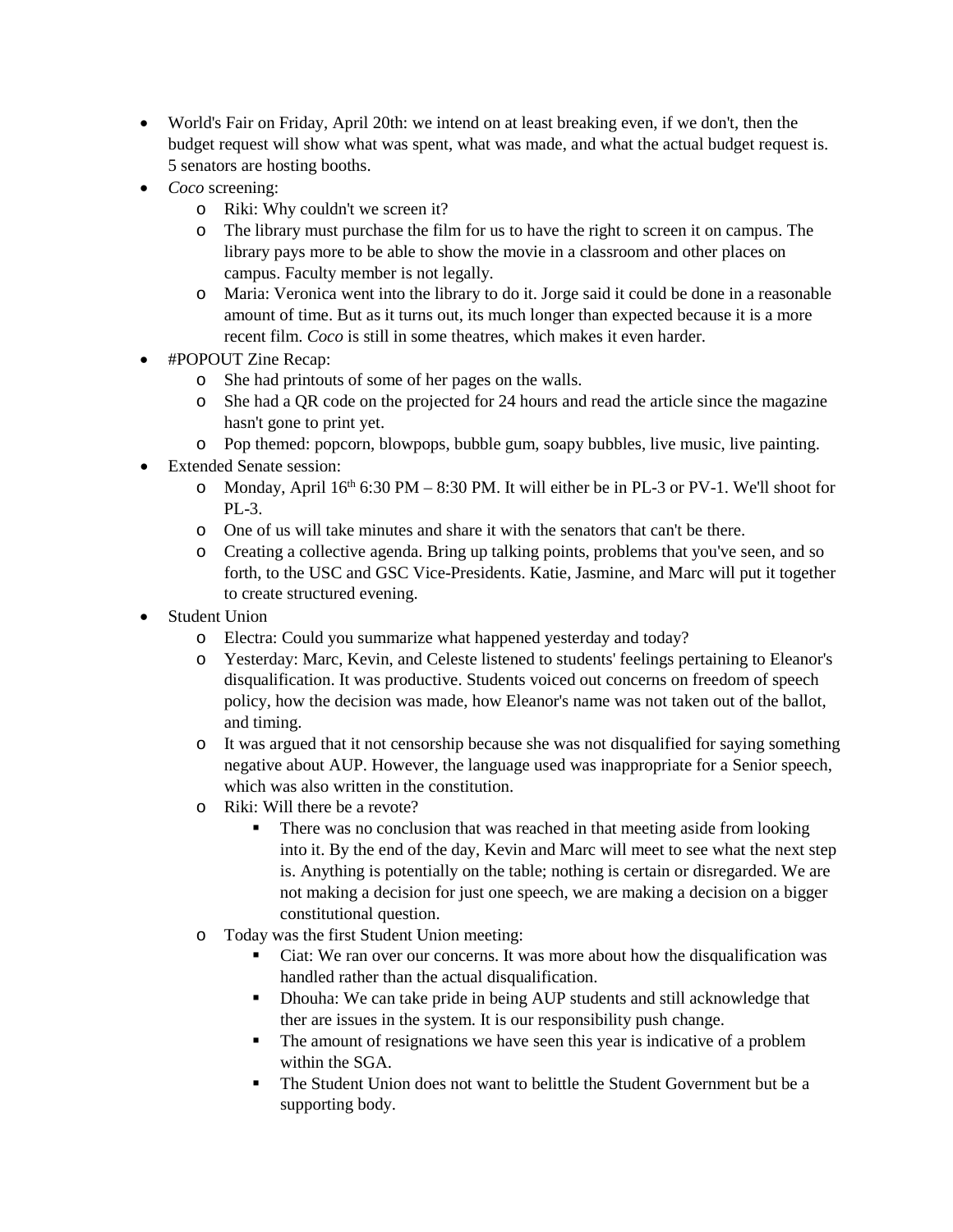- **Leona:** Do you feel like you have already resolved some stuff in those two meetings? (Mentions ASM freedom of speech)
	- Ciat: I think all of this happened really quickly. I think there was some hastiness in that. The ASM thing was an error and we retracted a few things including that clause at the meeting earlier. I think dialogue is a big step towards resolving things.
- What was the exact retraction and who from ASM put in a complaint?
	- It was more of a need for independence. We did not ask for or see the guidelines and no one put in a complaint, which is why we retracted that clause entirely.
- Riki: The Student Union seems promising. The SGA Executives seem like they feel attacked because they normally hold the power in the SGA, but I think that the leaders of the Student Union are passionate. I don't think the Executives want to hear all our concerns because you are so busy already.
- Maria: Many of the resignations were because of scheduling conflicts or no longer wanting to put in the time and effort into coming to Senate and fulfilling responsibilities as Senators.
- Quinn: As someone who has worked so closely with the Constitution all year, I found the situation a little ridiculous. Many of the demands had already been discussed and addressed. I understand what the Student Union is trying to do but all of it is stuff that can already be done with the system that is in place.
- Jasmine makes a closing statement. This was a really good lesson to learn. The SGA has remained quiet because we want to figure things out before we jump in.

#### **13:30 – Senate Adjourned**